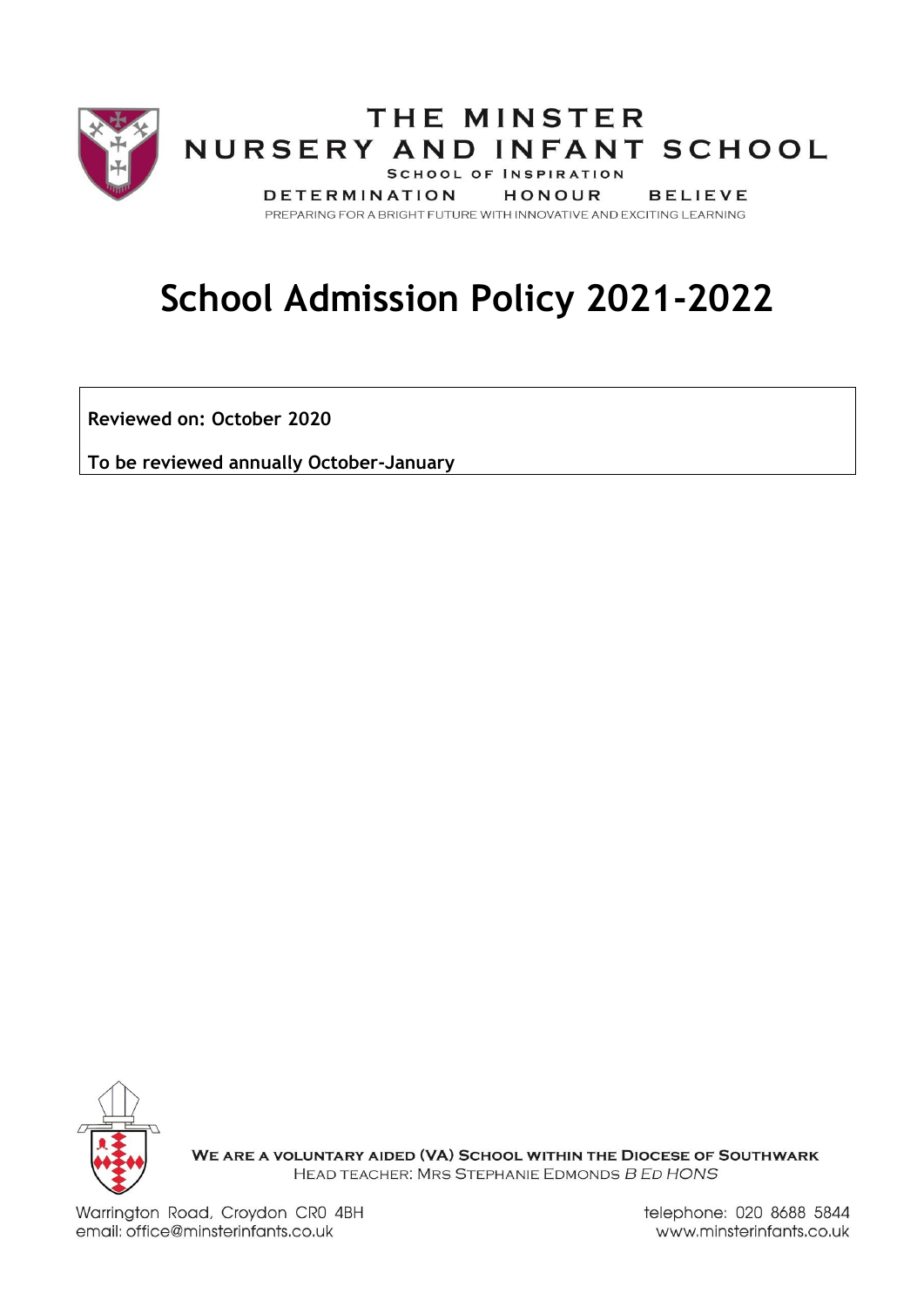

#### **Fruits of the Spirit**

The Fruits of the Spirit underpin all that we do and we weave these Christian values into the fabric of our school ensuring that they underpin every thought, decision and action made.

This policy has been compiled mindful of these spiritual fruits to make sure they develop and sustain all aspects of school life at The Minster Nursery and Infant School.

# **The School Admission Policy 2021-2022**

The Minster Nursery and Infant School is a Church of England Voluntary aided School within the Diocese of Southwark. The school's ethos is to provide an inclusive environment where children learn and flourish in a setting shaped by Christian values. The Governing Body has the responsibility of ensuring that all applications are considered under the strict criteria as laid out in this Policy when the school is oversubscribed.

# **Admission procedure for Nursery applicants**

These are dealt with via the school office on a separate application form. This can either be collected via the school office or downloaded from the school website www.minsterinfants.co.uk

## **Admissions procedure for Reception applicants**

To apply for a place at this school, you must complete the Common Application form (CAF) and submit this online application, by the date specified by Croydon Council via [www.croydon.gov.uk/admissions](http://www.croydon.gov.uk/admissions)

In addition, if you are applying to our school under the denominational criteria then the following

**Supplementary Information form (SIF) for Admission to Church of England Primary Schools in Croydon,** is **required.** Please **c**ollect from the school office, or download from the school website [www.m](http://www.parishchurchinfants.com/)insterinfants.co.uk , this form must be completed in addition to the Local Authority( LA) Application form in order to be considered under this criterion.

The Foundation Governors will consider applications for a denominational place from parents who are regular and committed worshipping church members

If an applicant completes the SIF but does not complete and submit the CAF it will not be treated as a valid application by the Local Authority.

You will be advised of the outcome of your application by a common offer date specified by Croydon Local Authority (usually in April). This will be via an email sent to the applicant, from the local authority on behalf of the school. Parents will be able to view the results of their application on line as well as being able to accept or decline the offer made by downloading the parents comms app.

## **Admissions procedure for In year transfers**

To apply for an in year transfer to this school, you must download the In year Common Application Form (iCAF) via [www.croydon.gov.uk/admissions.](http://www.croydon.gov.uk/admissions) Once completed this form must be returned to: The Schools Admissions Team, Department for Children, Families & Learning, Croydon Council, Bernard Wetherill House, 4th Floor (Zone G), 8 Mint Walk, Croydon, CR0 1EA.

In addition, if you are applying to our school under the denominational criteria then the following

**Supplementary Information form (SIF) for Admission to Church of England Primary Schools in Croydon,** is **required. Please c**ollect from the school office, or download from the school website [www.m](http://www.parishchurchinfants.com/)insterinfants.co.uk , this form must be completed in addition to the Local Authority( LA) Application form in order to be considered under this criterion.

The Foundation Governors will consider applications for a denominational place from parents who are regular and committed worshipping church members

If an applicant completes the SIF but does not complete and submit the CAF it will not be treated as a valid application by the Local Authority.

Once a place becomes available in the specific year group that you are applying for, then the school will contact you directly to invite you and your child to visit the school with a view to commencing their attendance.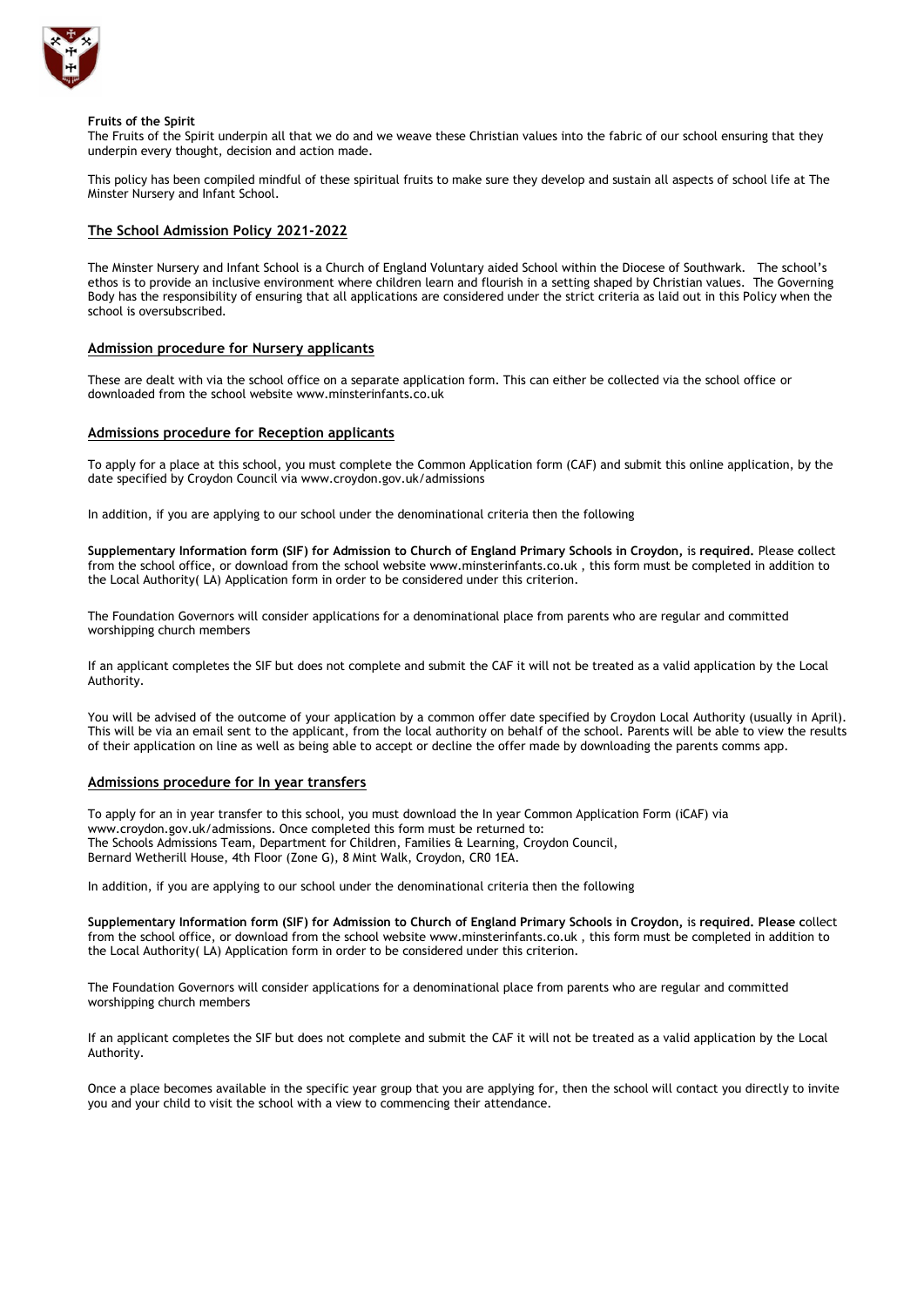

# **Year 2 transfer to Year 3**

Year 2 children in The Minster Nursery & Infant school **do not automatically transfer** to Year 3 in The Minster Junior school.

Parents of Year 2 children on roll at our Infant school must complete an online 'application for transfer' form via [www.croydon](http://www.croydon/) .gov.uk, naming The Minster Junior school. This must be submitted by the deadline given by The Local authority, if you wish your child to be considered for a place at The Minster Junior school.

However children on roll at The Minster Nursery & Infant school, at the time of application are given priority for admission to The Minster Junior school, after the admission of children with a Educational Health and Care Plan that names the school as one that they must attend, and applications for looked after/previously looked after children.

You will be advised of the outcome of your application by a common offer date specified by Croydon Local Authority (usually in April). This will be via an email sent to the applicant, from the local authority on behalf of the school. Parents will be able to view the results of their application on line as well as being able to accept or decline the offer made by downloading the parents comms app

# **Allocation of school places**

With effect from 1st September 2021 there are 90 places allocated in Reception. Where the school is oversubscribed, the following criteria will be used in order of priority after the admission of children Educational Health and Care Plan that names the school.

## **Over subscription criteria for admission:**

## **FIRST PRIORITY**

## **'Looked After' Children and previously looked after children**

Looked after children are children who are in the care of a local authority, or being provided with accommodation by a local authority in the exercise of their social services functions as defined by Section 22(1) of the Children Act 1989 at the time of making an application to the school. Previously looked after children are children who were looked after immediately prior to being adopted, or who became subject to a child arrangement order under the Children & Families Act 2014, or special guardianship order. The Governors will require written confirmation that the child is looked after, or previously looked after, and will be so at the time of making an application to the school.

If applying under the previously looked after criteria, copy of the adoption or special guardianship order must also be supplied.

## **SECOND PRIORITY**

## **Siblings**

If your preference is because an older child of the same family unit and living at the same address will be in attendance at The Minster Nursery and Infant School or The Minster Junior School at the beginning of the Autumn Term 2021, you will be allocated a place if available. **(Sibling priority will not be granted where the child in attendance at the school is in the Nursery class)**

A sibling is defined as a brother or sister, half brother or sister, step brother or sister, foster brother or sister or adopted brother or sister whose main residence is at the same address as the child for whom the school place application is being made.

# **THIRD PRIORITY**

## **Denominational Applicants**

**Supplementary Information form for Admission to Church of England Primary Schools in Croydon,** is **required.** Collect from the school office, or download from the school website [www.m](http://www.parishchurchinfants.com/)insterinfants.co.uk , this form must be completed in addition to the Local Authority( LA) Application form in order to be considered under this criterion.

The Foundation Governors will consider applications for a denominational place from parents who are regular and committed worshipping church members.

**Regular and committed worshipping church members are defined as a minimum monthly attendance for a year by the time of the application***.* **References on families' commitment are sought of the Parent /Carer from their Parish clergy.**

*" In the event that during the period specified for attendance at worship the church has been closed for public worship and has not provided alternative premises for that worship, the requirements of these [admissions] arrangements in relation to attendance will only apply to the period when the church or alternative premises have been available for public worship".*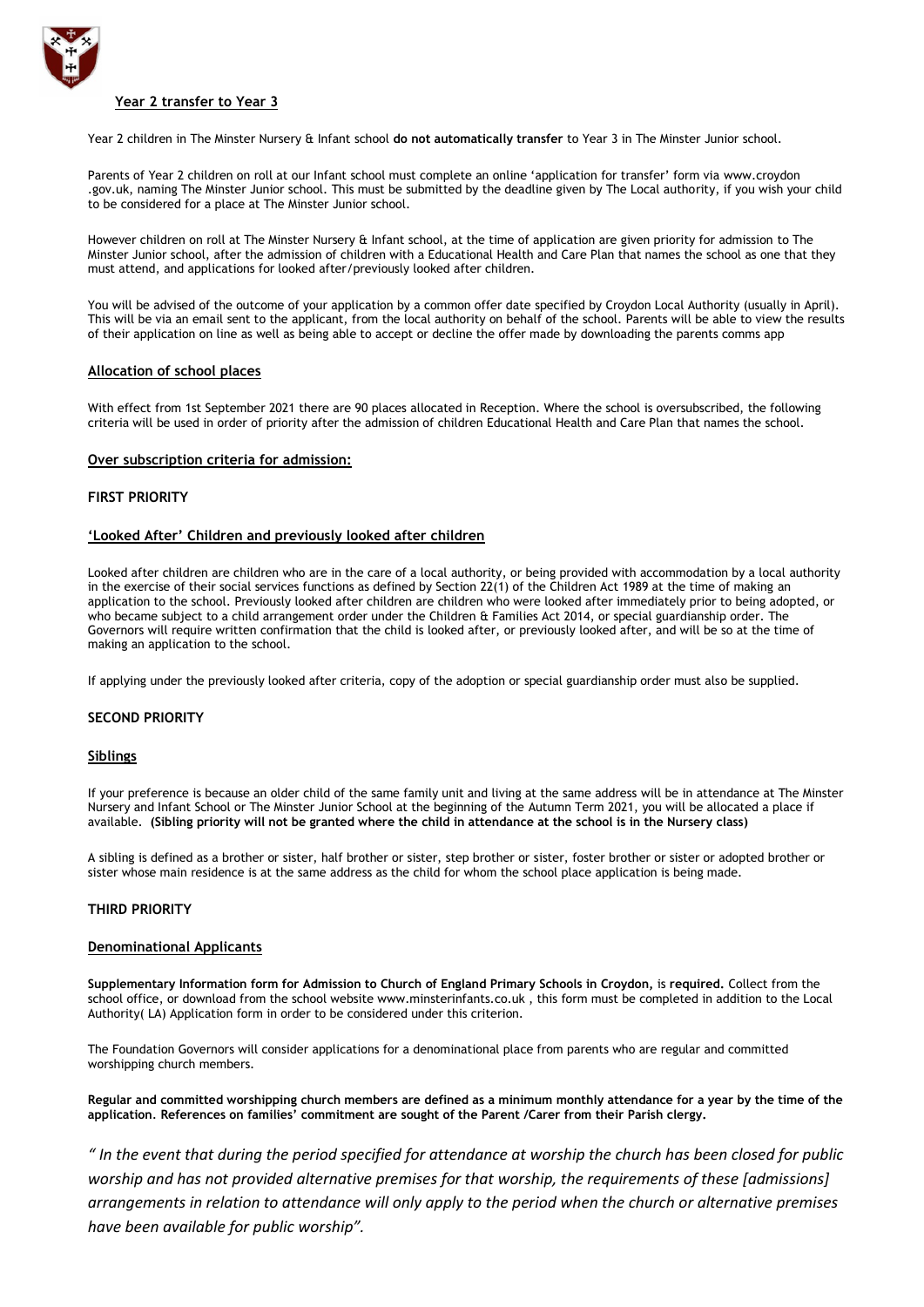

*Some examples are:*

1*. Participating in church activities eg: home/study groups, mission, worship groups.*

*2. Membership of church committees, provided these are not directed at social purposes eg :a committee which runs a playgroup on church premises.*

*3. Responsibilities in the church eg: steward, sideperson, youth leader, Sunday school teacher.*

4. Leading or contributing towards leadership of services eg: intercessions, reading, singing in the choir.

In exceptional cases, if your church attendances is less than the required commitment, a parent/carer for whom unavoidable circumstances have prevented them from attending church, may be considered to be faithful and regular. The relevant Minister will be asked to confirm these unavoidable circumstances as part of the Supplementary Information Form which is completed by the applicant and then forwarded to the clergy.

Applications will be considered in the following priority order:

- **First denominational priority**: Croydon Minster and St. George's Church, Waddon.
- **Second denominational priority**: Other Anglican churches in the Archdeaconry of Croydon.
- **Third denominational priority:** Non-Anglican Churches that are full members of the Churches Together in Britain and Ireland **(see [www.ctbi.org.uk](http://www.ctbi.org.uk/) or you can ask your parish clergy),** and for whom The Minster Nursery and Infant School is the nearest church school.

# **FOURTH PRIORITY**

# **Medical Cases**

Consideration may be given to children with serious medical needs or a parent with serious medical needs which would prevent them taking their child to school. The Application **must** be supported by a recent letter from the hospital consultant and /or the family's GP attached to the online Medical form as part of the application process, giving the particular reasons why this school is the most suitable and the difficulties that would be caused if the child had to attend another school. Paper copies are available from the school office or website www.minsterinfants.co.uk. The school is not responsible for chasing you to submit medical evidence or for contacting professionals for information about your case. Any decision will be based on documents you submit by the closing date of 15<sup>th</sup> January 2021.

These are then forwarded to the Governing Body who assess the application and make a decision.

Claims for priority of admission on medical grounds submitted after a decision on the original application has been made will only be considered if the documents submitted were not readily available at the time of the application or if they relate to a new medical condition. Any submission made after the initial application must be supported by details of how the circumstances have changed since the original application and by further professional evidence.

Applicants who submit supporting information on medical grounds will not be advised whether their application is likely to be successful prior to the offer of places on 16<sup>th</sup> April 2021. If evidence is received after the closing date of 15<sup>th</sup> January 2021, it will not be taken into account until after places have been offered on the 16<sup>th</sup> April 2021.

## **FIFTH PRIORITY**

#### **Geographical distance.**

Places will be allocated by the LA on the geographical basis described in the Admission to Primary School Brochure 2021/2022.

Distance priority will be given to pupils living nearest to the school as measured in a straight line (see note 1 & note 2)

**Note 1.**Distance will be measured in a straight line from the pupils main home to the designated main entrance, nominated by the school, using the LA's computerized measuring system and geographical reference points provided by the National Land & Property Gazetteer with those living closer to the school receiving higher priority. For shared properties eg. Flats, the geographical references will determine the start point within the property boundaries to be used for distance calculation purposes.

**Note 2**. "Home" is defined as the address where the child normally resides as their only or principal residence. The Local Authority would expect that the parent/carer with whom the child is normally resident receives the child benefit for the child. This may be used to determine the normal place of residence for the purpose of measuring the home to school distance. Addresses involved in child minding, business or relatives cannot be considered. Parents will be asked to provide documentary evidence to confirm an address and parental responsibility. The LA should be notified of changes of address immediately, failure to do so could result in the child being denied a place at a preferred school.